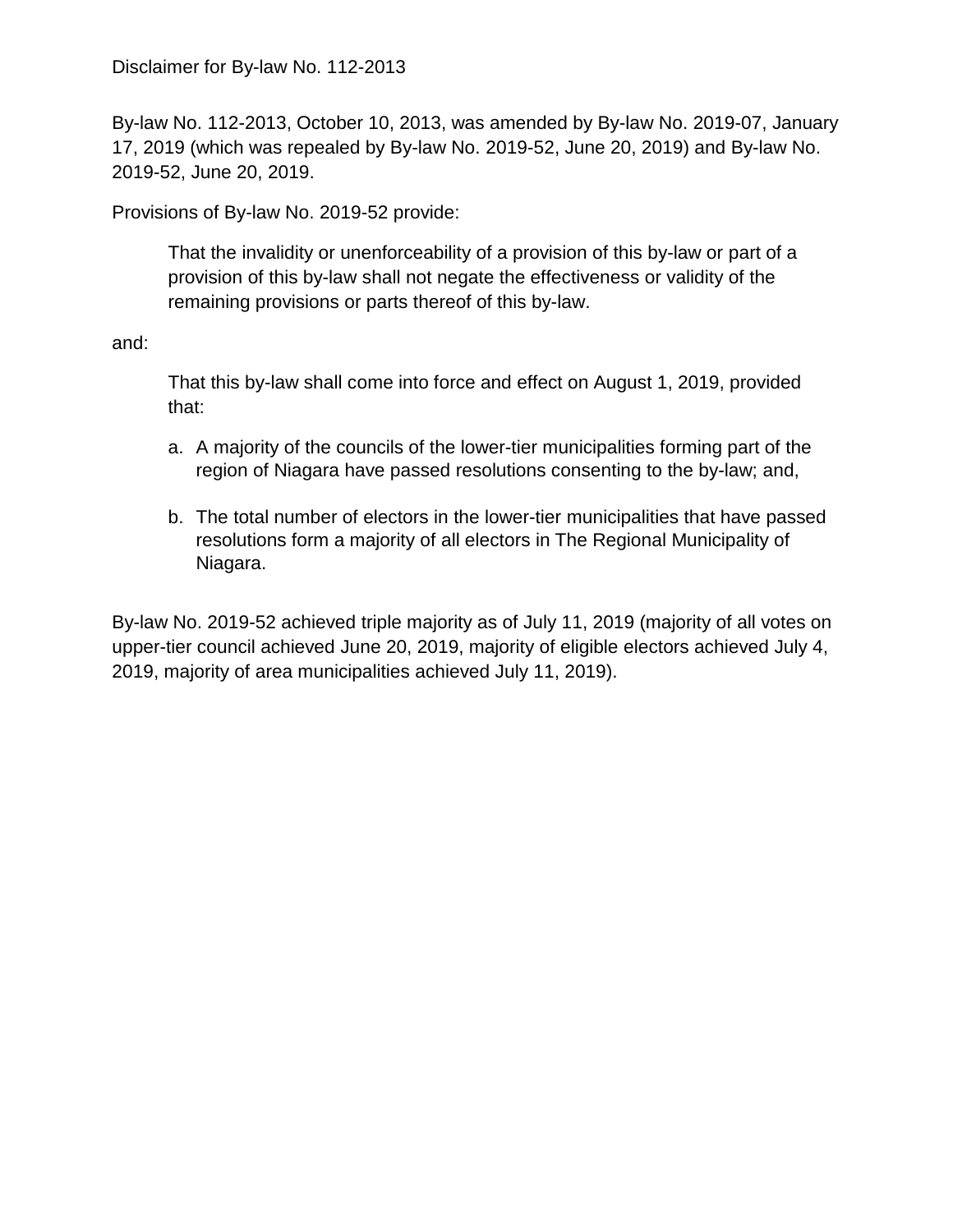## THE REGIONAL MUNICIPALITY OF NIAGARA

## BY-LAW NO. 112-2013

# A REGIONAL BY-LAW TO PROTECT CHILDREN AND VULNERABLE PERSONS FROM EXPOSURE TO OUTDOOR SECOND-HAND SMOKE

**WHEREAS** subsection 115(1) of the *Municipal Act, 2001,* S.O. 2001, c.25 as amended provides that a municipality may prohibit or regulate the smoking of tobacco in public places*;*

**AND WHEREAS** it has been determined that smoking and second-hand tobacco smoke is a health hazard or discomfort for individuals residing in or visiting The Regional Municipality of Niagara (hereinafter, "Niagara Region");

**AND WHEREAS** smoke-free policy interventions are effective mechanisms to reduce exposure to tobacco smoke, prevent initiation of smoking, encourage cessation of smoking, support recent quitters, and contribute to the denormalization of tobacco use;

**AND WHEREAS** Niagara Region therefore wishes to prohibit tobacco smoking in outdoor public places for the health of the public generally, and particularly for the benefit of young persons, and to improve the environmental and social conditions in public places;

**AND WHEREAS** Section 115(5) of the said Act provides that a by-law passed under subsection 115(1) shall not come into force unless,

- (a) a majority of all votes on the Council of the upper-tier municipality are cast in its favour;
- (b) a majority of the Councils of all the lower-tier municipalities forming part of the upper-tier municipality for municipal purposes have passed resolutions giving their consent to the by-law; and
- (c) the total number of electors in the lower-tier municipalities that have passed resolutions under clause (b) form a majority of all the electors in the upper-tier municipality.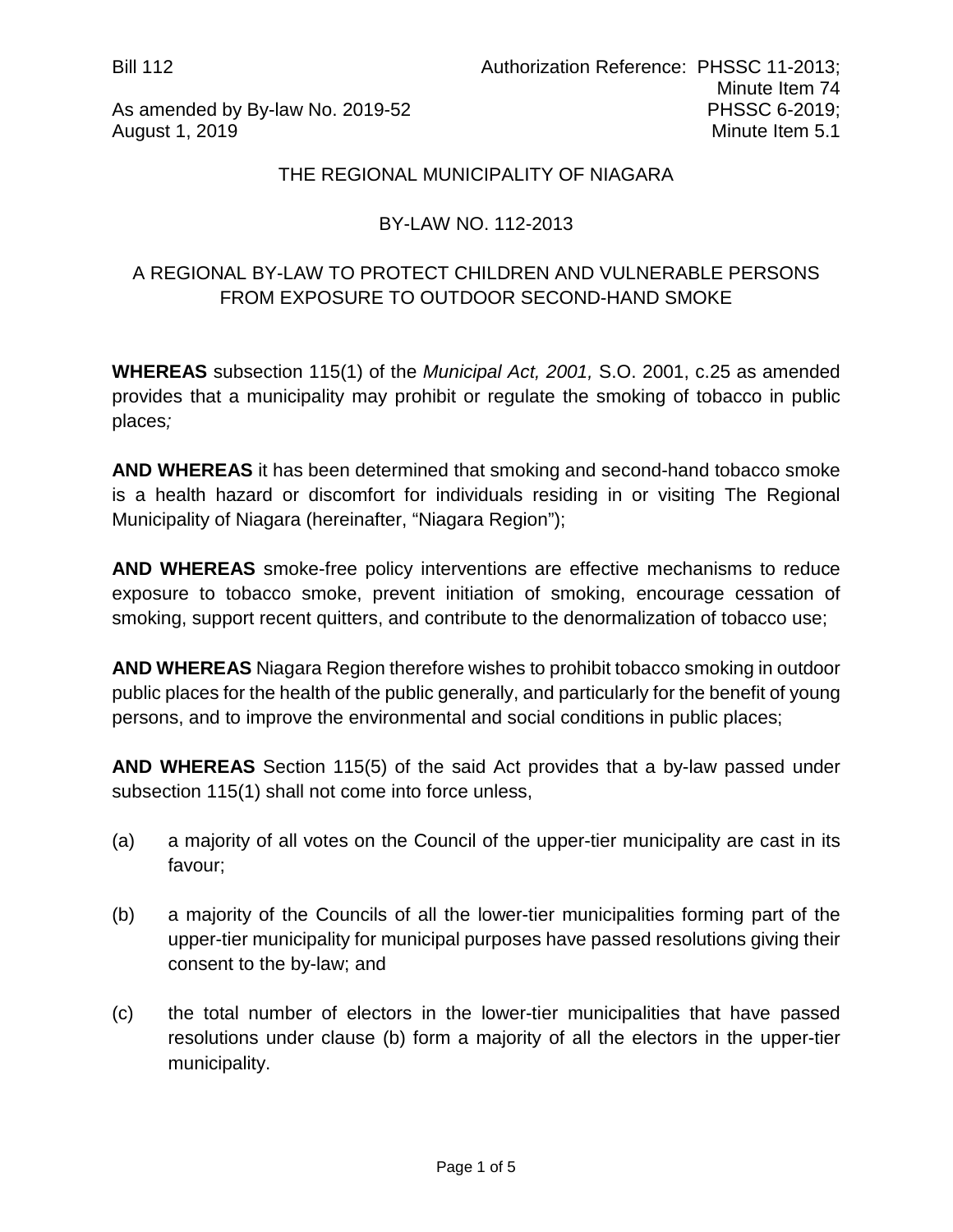**NOW THEREFORE** BE IT RESOLVED THAT the Council of The Regional Municipality of Niagara enacts as follows:

## **DEFINITIONS AND INTERPRETATION**

1. (1) The following definitions shall be used in interpreting and applying this by-law:

**"authorized person"** means an individual designated or authorized by Niagara Region or an area municipality whose duties include, without limitation, tobacco control or the monitoring of regional or municipal property for the purpose of addressing unauthorized activities;

"**area municipality**" means any one of the municipalities of the Town of Fort Erie, Town of Grimsby, Town of Lincoln, City of Niagara Falls, Town of Niagara-on-the-Lake, Town of Pelham, City of Port Colborne, City of St. Catharines, City of Thorold, Township of Wainfleet, City of Welland and the Township of West Lincoln.

*"cannabis" has the same meaning as in subsection 1 (1) of the Smoke-Free Ontario Act, 2017"[1](#page-2-0)*

*"electronic cigarette" has the same meaning as in subsection 1 (1) of the Smoke- Free Ontario Act, 2017["2](#page-2-1)*

*Cannabis Act,* S.C. 2018, c. 16, s. 2 (1) states that: "cannabis" means a cannabis plant and includes:

- 1. Any part of a cannabis plant, including the phytocannabinoids produced by, or found in, such a plant, regardless of whether that part has been processed or not, other than a part of the plant referred to in Schedule 2
- 2. Any substance or mixture of substances that contains or has on it any part of such a plant
- 3. Any substance that is identical to any phytocannabinoid produced by, or found in, such a plant, regardless of how the substance was obtained

The meaning of "cannabis" does not include:

- 1. A non-viable seed of a cannabis plant
- 2. A mature stalk, without any leaf, flower, seed or branch, of such a plant
- 3. Fibre derived from a stalk referred to in item
- 4. The root or any part of the root of such a plant

<span id="page-2-0"></span>l <sup>1</sup> *Smoke-Free Ontario Act*, 2017, S.O. 2017, c. 26, Sched. 3, s. 1 (1) states that: "cannabis" has the same meaning as in subsection 2 (1) of the *Cannabis Act* (Canada);

<span id="page-2-1"></span><sup>2</sup> *Smoke-Free Ontario Act*, 2017, S.O. 2017, c. 26, Sched. 3, s. 1 (1) states that: "electronic cigarette" means a vaporizer or inhalant-type device, whether called an electronic cigarette or any other name, that contains a power source and heating element designed to heat a substance and produce a vapour intended to be inhaled by the user of the device directly through the mouth, whether or not the vapour contains nicotine;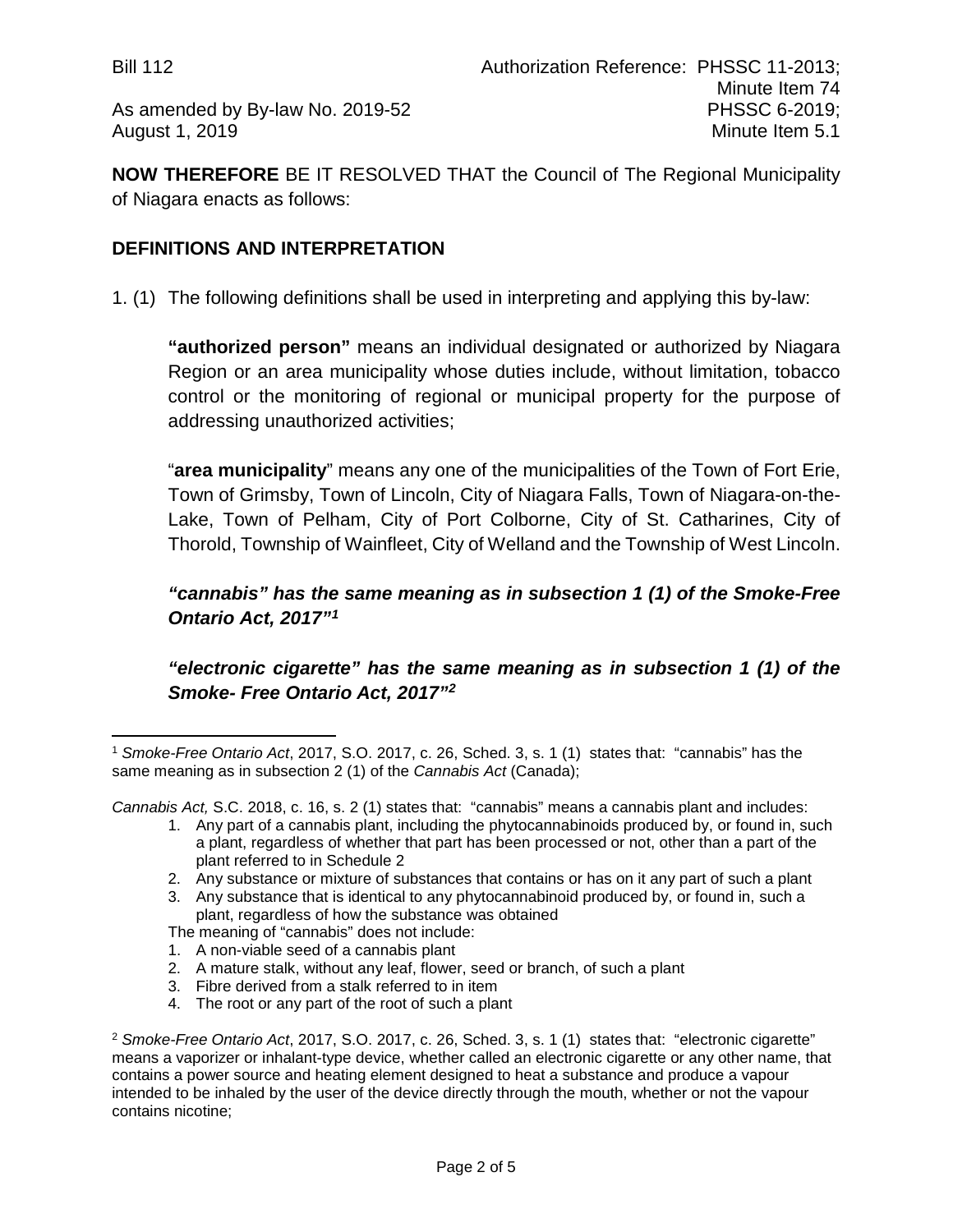Bill 112 Authorization Reference: PHSSC 11-2013; Minute Item 74 As amended by By-law No. 2019-52 PHSSC 6-2019; August 1, 2019 **Minute Item 5.1** 

#### **"public place"** means

- a. Any property owned, leased, or controlled by Niagara Region or any area municipality, including without limitation parks, playgrounds, sports or playing fields, recreational trails, beaches, arenas, recreational centers, community meeting areas, special events, farmers markets, bus shelters, splash pads, and pools;
- b. Any outdoor area within a nine-metre radius of an entrance to or exit from a building located at any property owned, leased or controlled by Niagara Region or any area municipality; and
- c. Any outdoor area that is within a nine-metre radius of an entrance to or exit from a public building or building generally accessible to the public, whether or not the building is leased, or controlled by Niagara Region or any area municipality, including places of employment, condominium buildings, apartment buildings and other similar residential buildings;

Provided "public place" does not include:

- (1) Highways;
- (2) Road allowances abutting a regional or municipal property;
- (3) Municipal sidewalks, save, and except for the portion of any municipal sidewalk that is within a nine-metre radius of an entrance to or exit from a building located on any property owned, leased, or controlled by the Niagara Region or any area municipality'
- (4) Rights of way; and
- (5) Residential dwellings owned, operated, or subsidized by Niagara Regional Housing or an area municipality.

**"smoke"** or **"smoking"** includes the holding of tobacco *or cannabis* or other lighted smoking material or equipment while the product is alight or emitting smoke;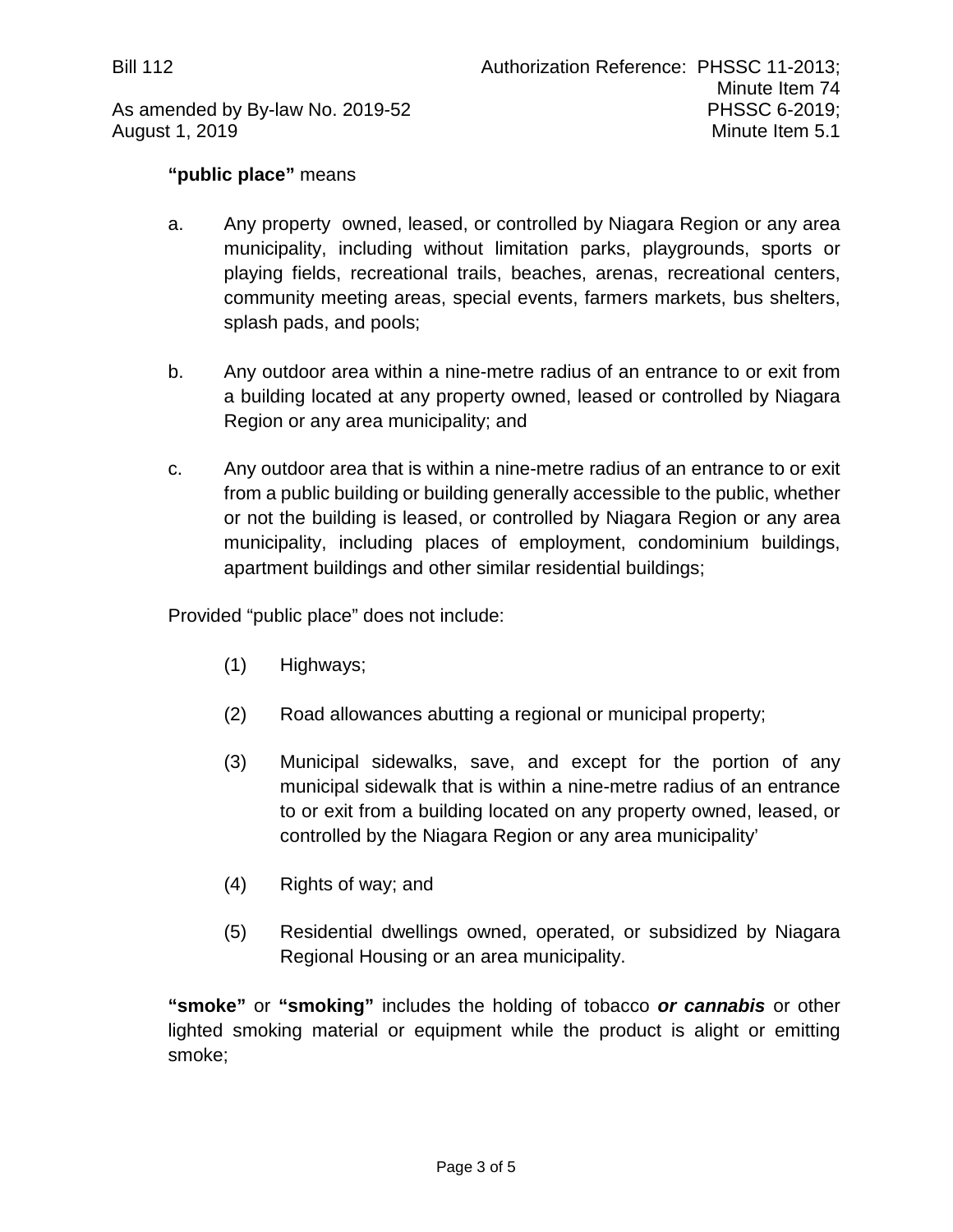August 1, 2019

**"tobacco"** includes pipe tobacco, water-pipe tobacco, cigarettes, cigars, cigarillos or any similar product made with or containing tobacco;

*"use" with respect to electronic cigarettes includes any of the following: a. Inhaling vapour from an electronic cigarette;*

- *b. Exhaling vapour from an electronic cigarette;*
- *c. Hold an activated electronic cigarette;*

*"vape" means to use an electronic cigarette.*

# **PROHIBITION**

- 2.(1) No person shall smoke tobacco *or cannabis or vape* upon or within a public place.
- 2.(2) The prohibition in section 2.(1) above applies whether or not a "No Smoking" sign of any format or content is posted.
- 2.(3) No person shall remove a sign posted under this section while the prohibition remains in force.
- 2.(4) No person shall hinder or obstruct an authorized person lawfully carrying out the enforcement of this by-law.

# **OFFENCE and SET FINE**

3.(1) Any person who contravenes a provision of this by-law is guilty of an offence and, upon conviction, is liable to a set fine of \$250.00.

## **ENFORCEMENT**

4.(1) The provisions of this by-law respecting smoking in an outdoor public place shall be enforced by any authorized person as designated by the Niagara Region or an area municipality.